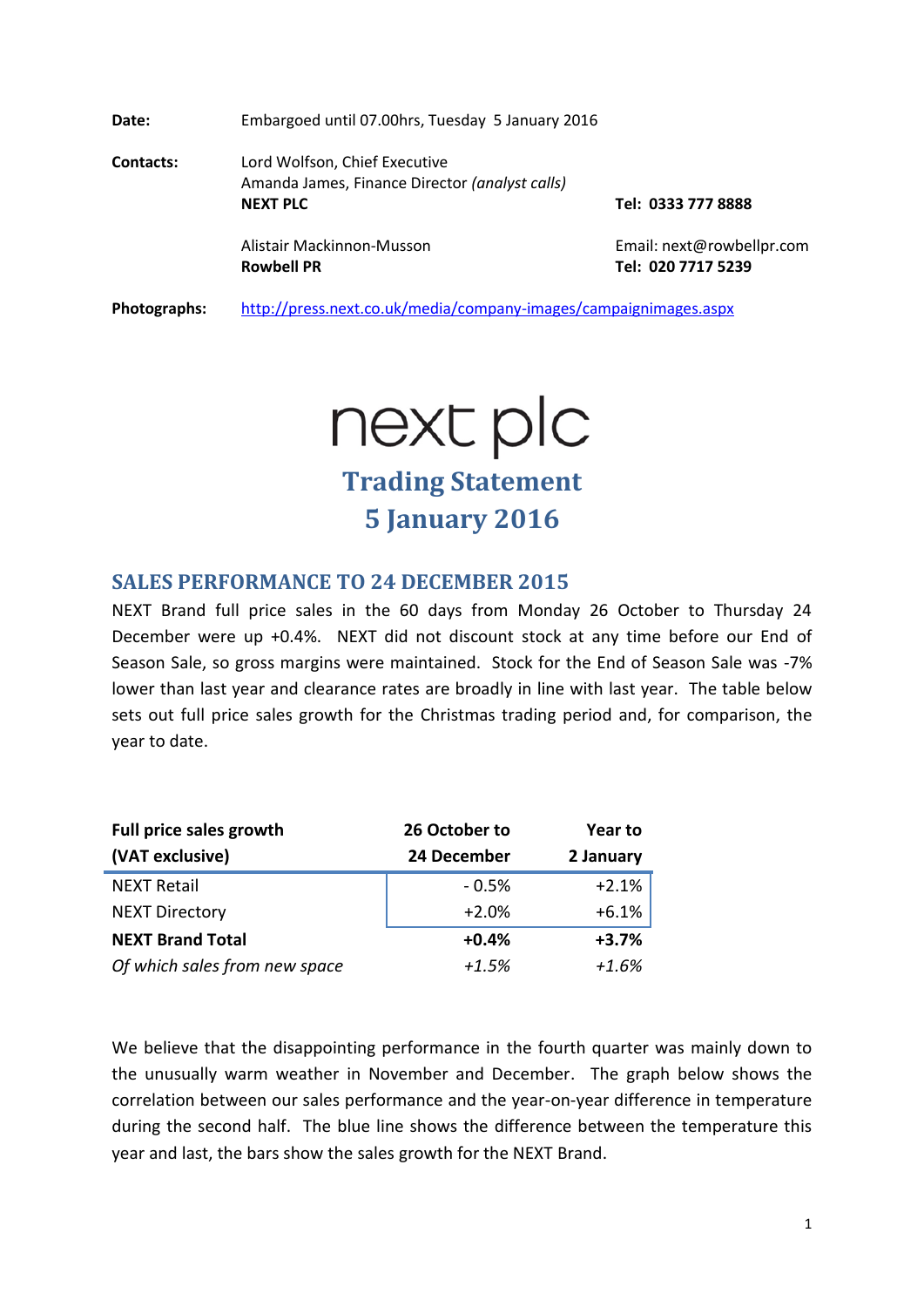

Whilst warm weather may have been the main reason for a difficult fourth quarter, we would not want to allow difficult trading conditions to mask any mistakes and challenges faced by the business. Specifically, we believe that NEXT Directory's disappointing sales were compounded by poor stock availability from October onwards. In addition, the online competitive environment is getting tougher as industry-wide service propositions catch up with the NEXT Directory.

## **FULL PRICE SALES, PROFIT AND EPS GUIDANCE FOR THE FULL YEAR**

Full price sales for the year to date are currently +3.7% ahead of last year, just below the bottom end of our previous guidance of +4.0% to +6.0%. However, good control of margins, costs and stock, along with healthy clearance rates means that we expect profits for the full year to remain within our profit guidance of £810m to £845m, issued in October.

Our revised central forecast for full year Group Profit is now £817m, though this might increase or decrease by £7m depending on trade in January. £817m would represent an increase of +4.4% on last year. The table below sets out our central guidance for total shareholder returns for the full year to January 2016.

| <b>Full Year Estimates</b>             | Central         |
|----------------------------------------|-----------------|
| Year to January 2016 (52 week basis)   | <b>Guidance</b> |
| Group profit before tax                | £817m           |
| Group profit before tax growth         | $+4.4%$         |
| Earnings per share growth              | $+4.8%$         |
| Ordinary dividend yield <sup>2</sup>   | 2.2%            |
| Special dividend yield <sup>2</sup>    | 3.3%            |
| Total Shareholder Returns <sup>3</sup> | 10.3%           |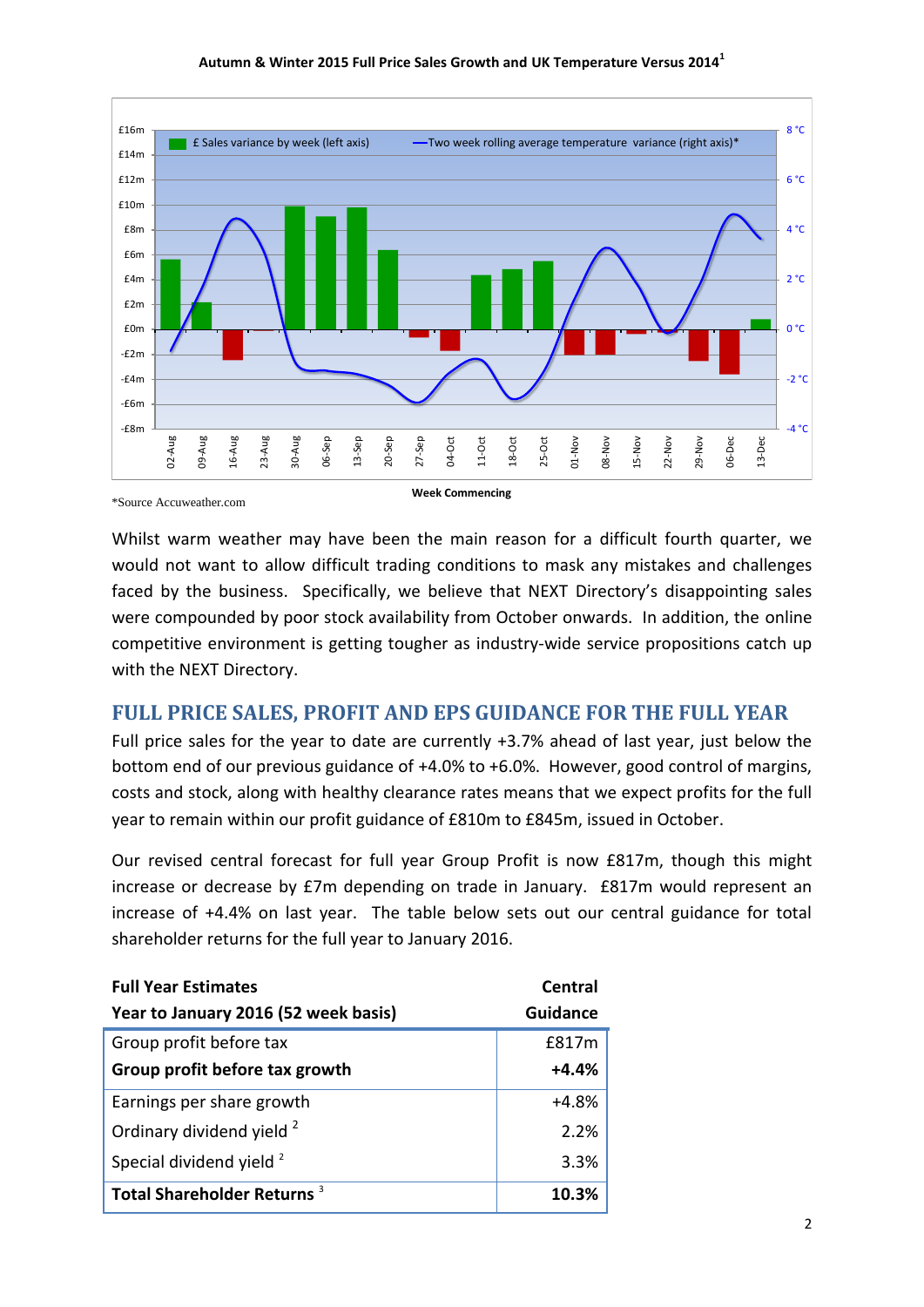The guidance in the table above is based on 52 weeks for the years ending January 2015 and 2016. The current financial year will actually be the 53 weeks to 30 January 2016 and we estimate the additional week will add £15m to profit before tax.

## **OUTLOOK FOR SALES AND PROFIT IN THE YEAR AHEAD**

We are currently budgeting for NEXT Brand full price sales growth in the year to January 2017 to be between +1.0% and +6.0%. We expect profits to grow in line with sales. The guidance is based on comparing 52 weeks for the years ending January 2016 and January 2017.

# **CASH FLOW, BUYBACKS AND SPECIAL DIVIDENDS**

At the beginning of the year we set out our intention to return surplus cash to shareholders through special dividends or share buybacks. Throughout the year our share price has consistently traded above the Company's internal share buyback price limit, so surplus cash has been returned to shareholders through four special dividends amounting to £2.30 per share in total.

For the full year ending January 2016, we expect underlying surplus operational cash flow (after capital expenditure, interest, tax, and ordinary dividends) to be £377m. This excludes £15m from the 53<sup>rd</sup> week, £8m proceeds from the disposal of Cotton Traders and £214m funding for the exceptional increase in Directory debt. Year end net debt is therefore forecast to be around £670m. A simplified cash flow forecast for the current year is set out in the table below:

| Year end net debt January 2015                                          |          | - £515m |
|-------------------------------------------------------------------------|----------|---------|
| Surplus cash from operations (e)                                        | $+£377m$ |         |
| Cash flow 53 <sup>rd</sup> week and from disposal of Cotton Traders (e) | $+£23m$  |         |
| Special dividends                                                       | - £341m  |         |
| Funding for exceptional Directory debt (e)                              | - £214m  |         |
| Forecast net debt January 2016 (e)                                      |          | - £670m |

Looking to the year ahead, we expect the Company to continue to be strongly cash generative, with surplus cash from operations in the order of £370m. Since declaring our last special dividend, we have not bought any shares for cancellation. The Board has therefore decided to declare a further special dividend of 60p per share, which represents approximately one quarter of the surplus cash we expect to generate in the year ending January 2017. This will be paid on 1 February 2016 to shareholders on the register at 15 January, with an ex-dividend date of 14 January.

Our share price limit for share buybacks going forward is maintained at £69.62. This is based on the lower end of our profit guidance for the year ahead and an investment hurdle of 8% Equivalent Rate of Return.